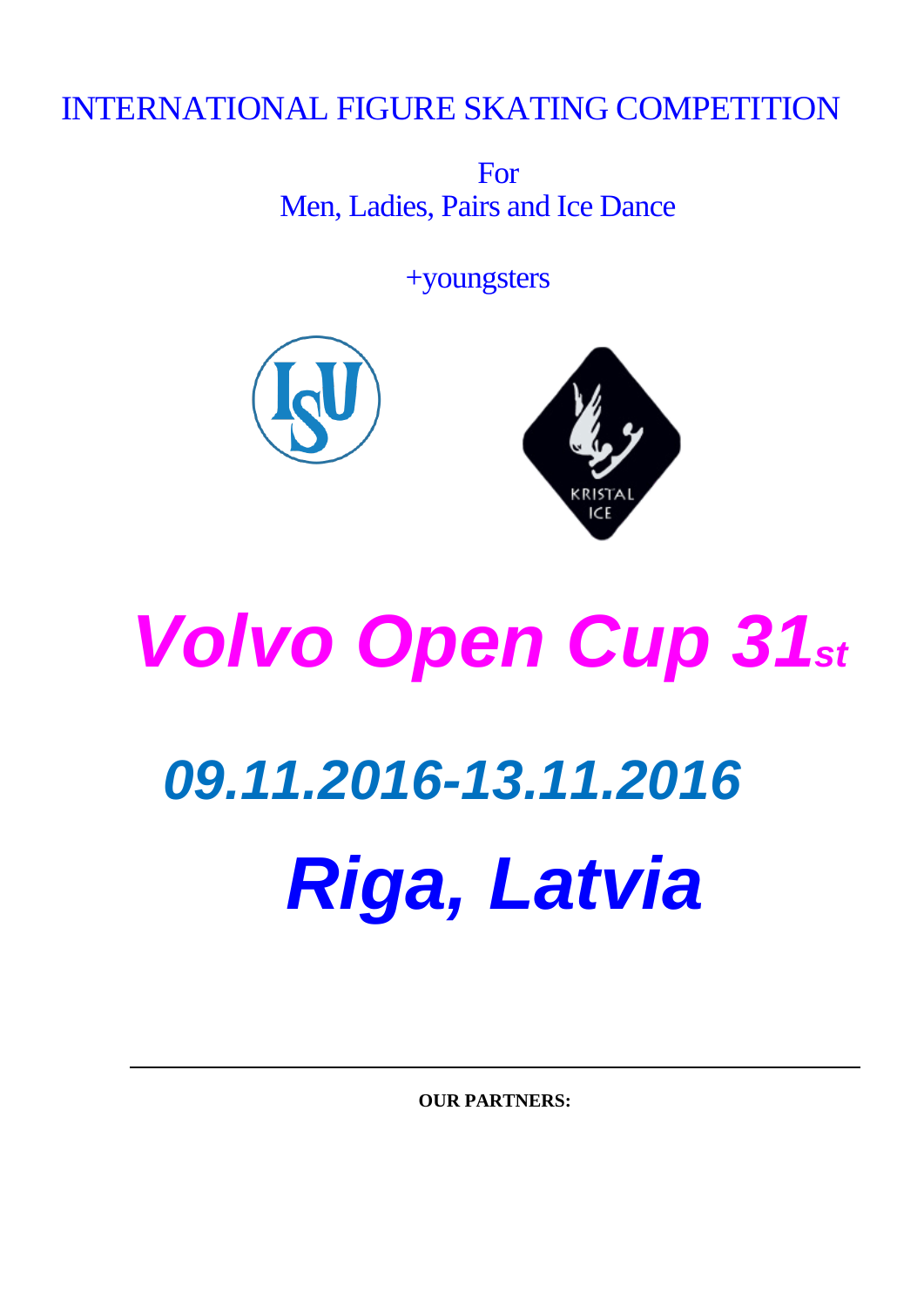





 *Skate Shop, Kristal Ice Volvo Ledus Halle Jurmalas Gatve 78 D, Riga,Latvia. [WWW.KRISTALICE.LV](http://www.kristalice.lv/)* 



## ANNOUNCEMENT / INVITATION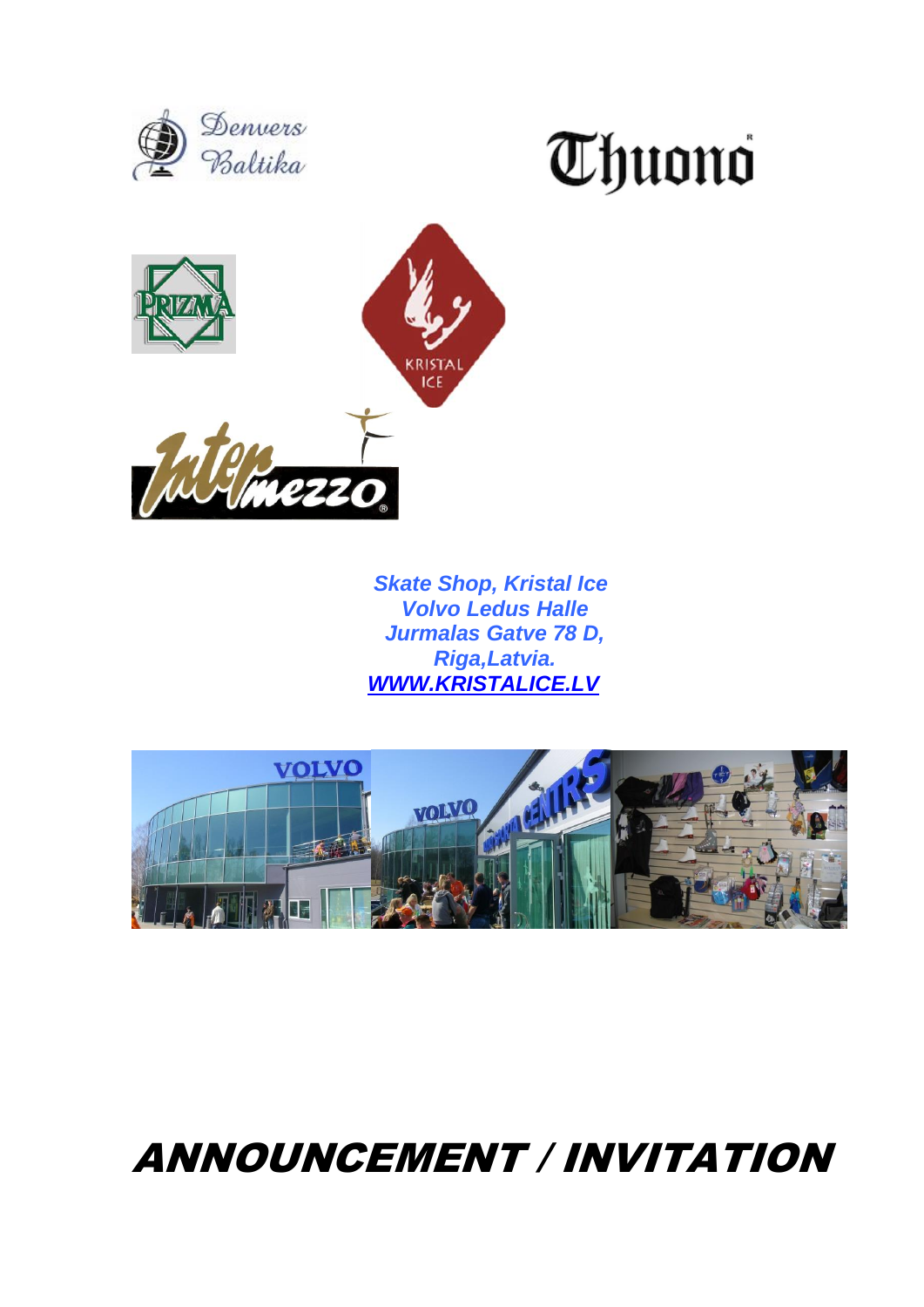#### *GENERAL:*

The Volvo Open Cup will be conducted in accordance with the ISU Constitution and General Regulations 2016, the Special Regulations and Technical Rules Single & Pair Skating and Ice Dance 2016 as well as all pertinent ISU Communications and valid decisions of the ISU Congress 2016.

Participation in the Volvo Open Cup is open to all competitors who belong to an ISU Member, Rule 109, paragraph 1, and qualify with regard to eligibility, according to Rule 102, provided their ages fall within the limits specified in Rule 108, paragraph 3. a) and they meet the participation, citizenship and residency requirements in Rule 109, paragraphs 1 through 5 and ISU Communication 1420.

Passports of the skaters, as well as the ISU Clearance Certificate, if applicable, must be presented at the accreditation.

**ORGANIZER:** Figure Skating Club "Kristal Ice", Riga, Latvia

E-mail: [Kristal\\_ice@hello.lv](mailto:Kristal_ice@hello.lv) Phone number: +371 29548461 Fax: +371 67408274  **[www.kristalice.lv](http://www.kristalice.lv/)**

*DATE:*

*09.11.2016-13.11.2016*

#### *PLACE OF COMPETITION:*

Main Arena: **Volvo Ice Rink,**

Jurmalas gatve 78 D, Riga, Latvia. (an indoor ice-rink with ice surface of 28 x 58 m, air-conditioned and heated)

Practice Arena: Volvo Ice Rink, Jurmalas Gatve 78 D , Riga, (covered ice rink with ice surface of 28 x 58 m) Both rinks are in same building.

#### *ENTRIES for Competition :*

All the members of ISU and Clubs, being members of National Skating Federations associated with ISU, are invited to take part in this competition.

Each entry form must be signed by an authorized ISU Member Representative such as President, General Secretary or Executive Director.

Members can enter up to 3 Skaters/Couples into each category. Substitute or over limit Skaters/Couples may be nominated in entry form.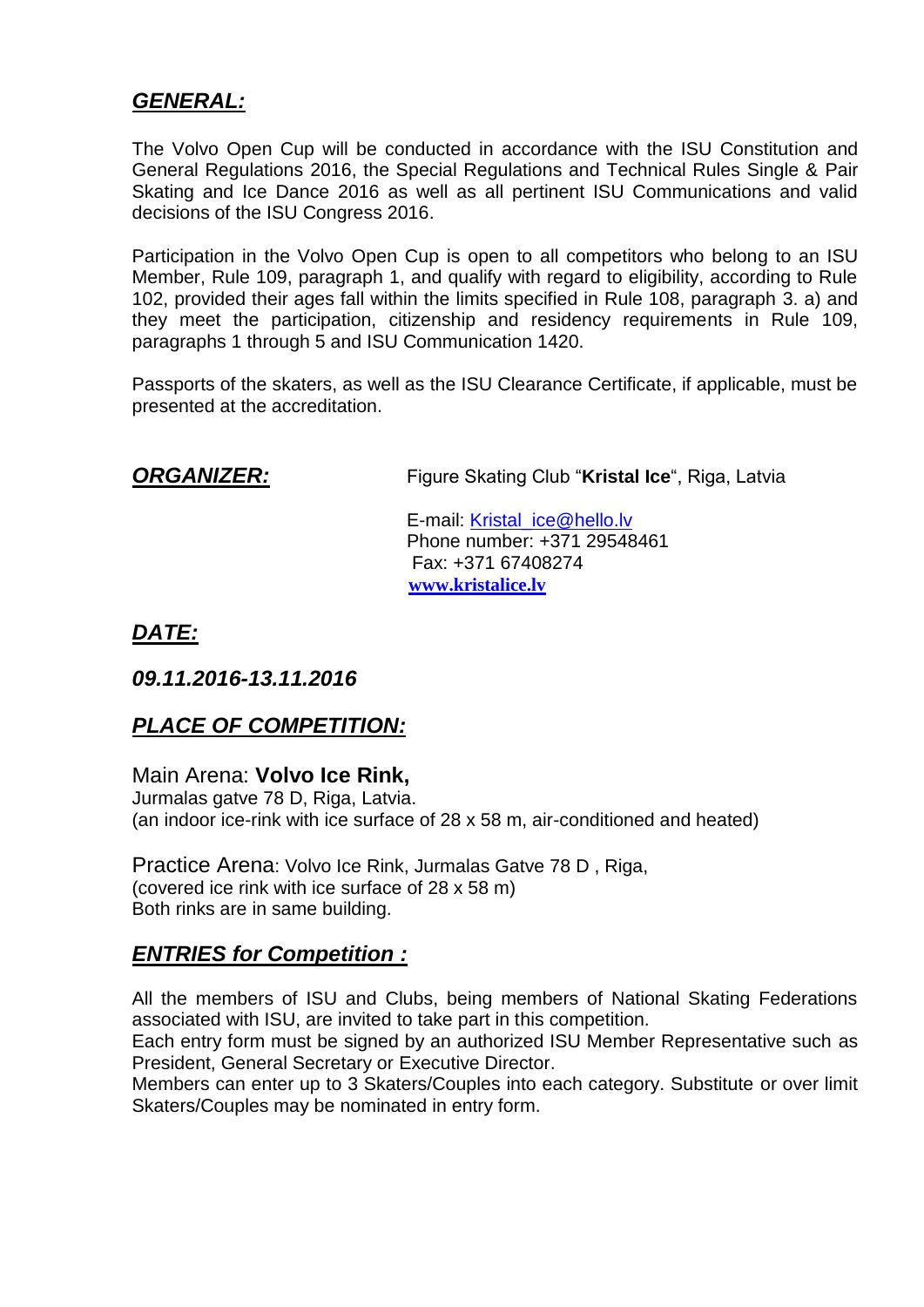Organizers have the right to refuse or limit the participation in competition. The attached entry forms have to be filled in precisely and can be sent by e-mail on the address given below by **October 1st, 2016** to:

E-mail: Kristal\_ice@hello.lv

#### **The deadline for entries is October 1st, 2016**

#### *Categories:*

Senior Men, Ladies, Ice Dance and Pairs : According to the latest ISU regulations and communications

Junior Men and Ladies : According to the latest ISU regulations and communications

Advanced Novice Boys and Girls : According to the latest ISU regulations and communications

Basic Novice A Boys and Girls : According to the latest ISU regulations and communications

Basic Novice B Boys and Girls : According to the latest ISU regulations and communications

Youngsters NON ISU categories Boys and Girls : According to annex.1

#### *ENTRY FEE:*

Advanced Novice, Junior, Senior category - 75 euro Basic Novice – 60 euro Pairs and Ice Dance – 90 euro NON ISU Youngsters categories – 60 euro

#### *ENTRY FEE PAYMENT:*

Entry fees must be paid after confirmation of member participation. Bill must be paid with one (1) transaction for all the country/member participants. The Organizer will not return entry fee The entry fees have to be transferred to following bank account

Sia "Kristal Ice" LV 40003763273 DNB bank LV21RIKO0002930054380 - account number for euro payments S.W.I.F.T. RIKO LV 2X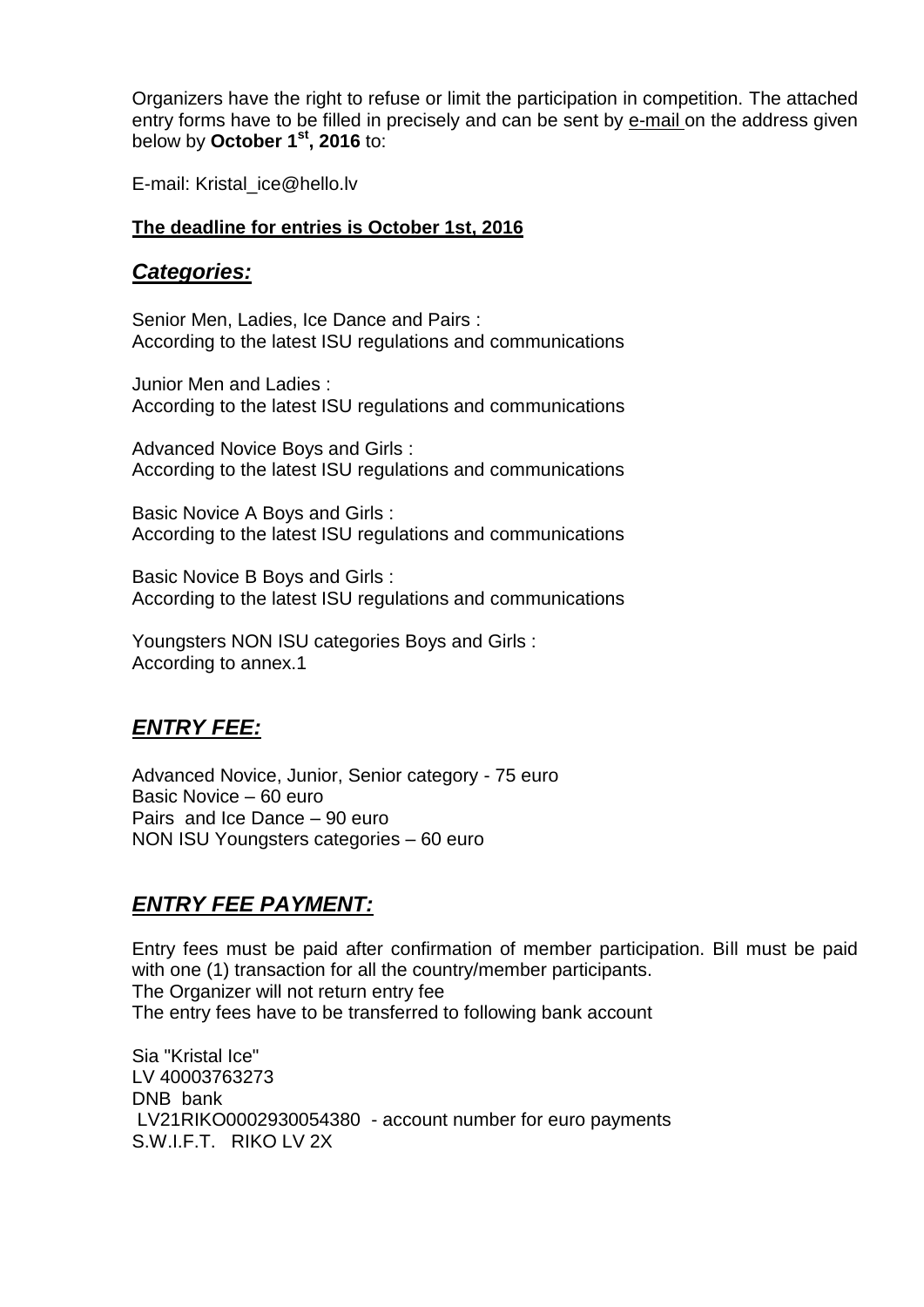#### *OFFICIALS:*

Each participating ISU Member may nominate one (1) Judge with the qualification "Judge for International competitions" or "ISU Judge" per discipline, double duty Judges are very welcome.

The Panels of Judges will consist of a minimum of five (5) Judges in all panels.

The Referees and the Technical Panel members will be invited by the Organizing Committee who will also cover their travel expenses.

#### *EXPENSES:*

#### **Judges, Referees and Technical Panel**

The Organizer will provide accommodation and meals for all Referees, Judges drawn for the panel, Technical Controllers, Technical Specialists, Data and Replay Operators

#### **Competitors**

Competitors and all other Team Members are responsible for their own travel, accommodation and meal expenses.

#### *LIABILITY:*

In accordance with Rule 119, it is the sole responsibility of each Member participating in the Volvo Open Cup 31st, to provide medical and accident insurance for their athletes, officials and all other members of the Member's team. Such insurance must assure full medical attendance and also the return to the home country by air transport or by other expeditious means of the ill or injured person.

The Organizer assumes no responsibility for or liability with respect to bodily or personal injury or property damage incurred in connection with the event mentioned above.

#### *THE CODE OF ETHICS:*

All the skaters, coaches, judges, chaperons should follow the ISU Communication 1717, 1784 and 1853 (or any update of this Communication). Action against this rule conducts by itself the disqualification of the skater.

#### *MUSIC:*

All competitors shall furnish competition music of excellent quality on CD format or any other electronic media.

In accordance with Rule 343 all discs must have Competitor`s name, Member`s name and the exact running time of the Music ( not skating time) including any starting signal and must be submitted at the time of registration.

The titles, composers and orchestras of the music to be used for the Short Program and Free Skating Program for Singles, for the Short Dance and Free Dance Program for Ice Dance, must be listed for each Competitor on the official Music Selection Form and attached to the official Entry Form for Competitors.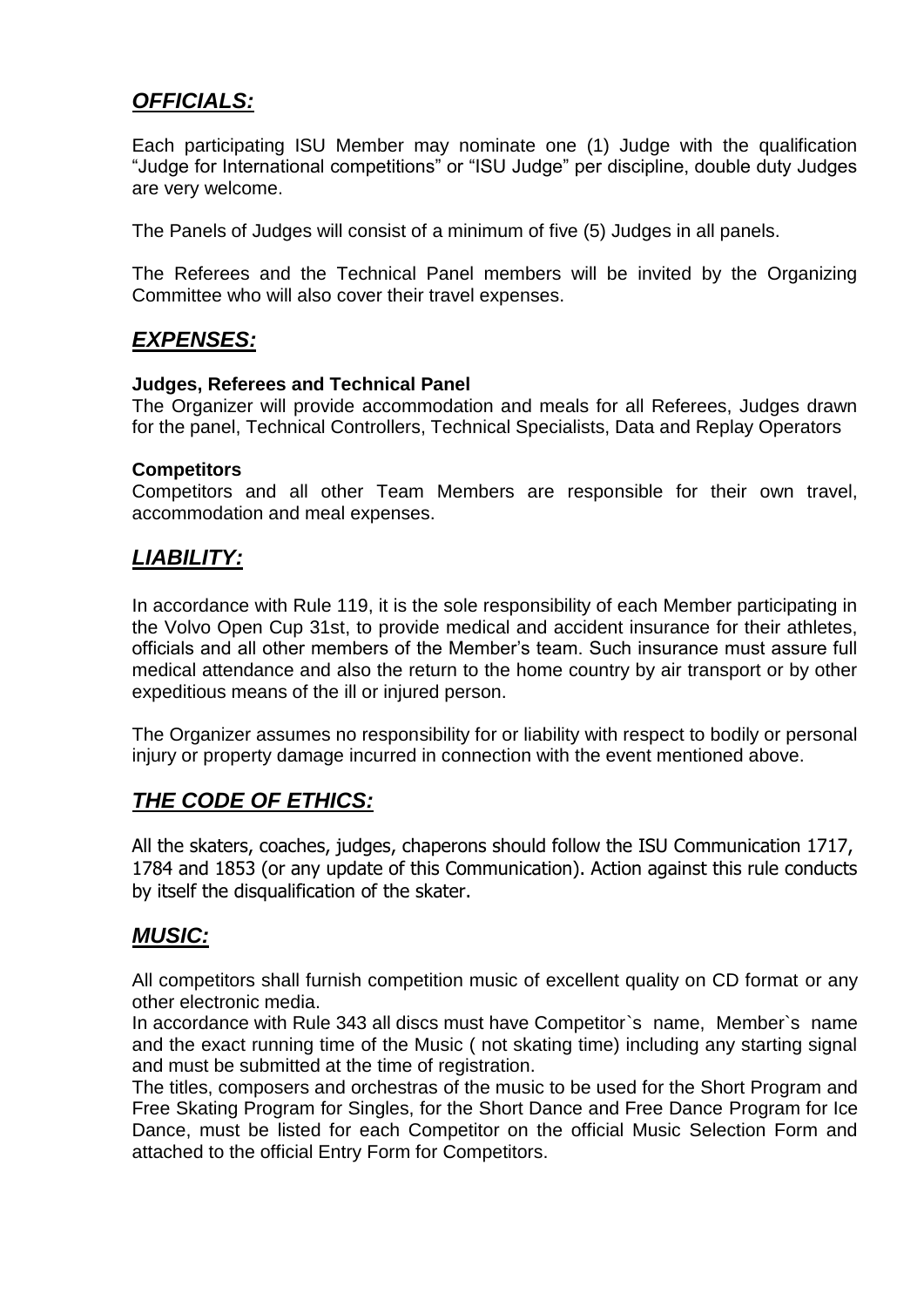**If music information is not complete and music not provided, accreditation will not be given.**

#### *PLANNED PROGRAM CONTENTS :*

With the entry forms, the "Program Content Sheet" must be returned to the Organizing Committee. (Kristal\_ice@hello.lv),

It is mandatory that the Program Content Sheet be completed precisely by each skater/couple in English using the proper terminology.

#### *AWARDS:*

The top three competitors in each event (Final results) will be honored and awarded by Trophies , special presents and diplomas; others will receive diplomas and presents

#### *RESULTS:*

Judging and calculations will be done according to ISU Special Regulations and Technical Rules Single & Pair Skating and Ice Dance 2016

Result information and detailed protocols will be avaliable on the website: [http://kristalice.lv](http://kristalice.lv/)

#### *ACCREDITATION / REGISTRATION*

Accreditation will take place at the official hotel, Bellevue Park Hotel. The accreditation desk will open on Tuesday, November 8, 2016 at 16.00. At Volvo Ice Arena during competition days.

#### *ACCOMODATION :*

The Organizer will make the room arrangements for **INVITED** officials only. Skaters, coaches and other team members can book accommodation themselves

#### *OFFICIAL HOTEL:*

Official hotel for skaters is BELLEVUE (ex.maritim)PARK HOTEL 4\*

Draws and all the information as starting orders, results, protocols will be available there during competitions.

Transfer from hotel till/from ice rink and till/from airport will be available free of charge All the skaters can use parking, fitness and wifi free of charge.

Special prices for hotel reservation using code " KRISTAL ICE/VOLVO CUP"

single room - 50 euro double room - 55 euro tripple room - 75 euro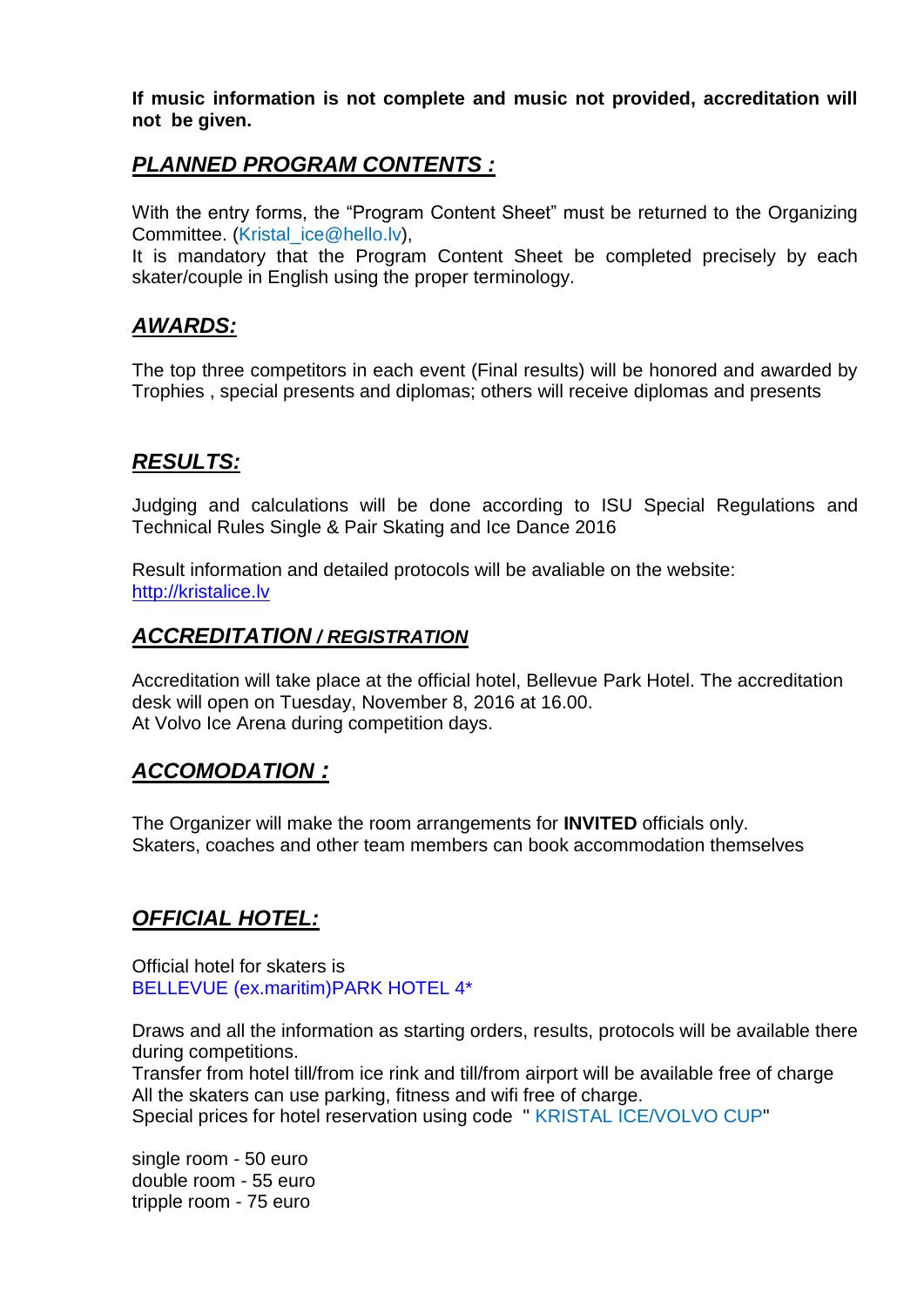extra bed - 20 euro including breakfast

E-mail for reservations : slava@maritim.lv

The  $\mu$ BELLEVUE (ex.maritim) PARK HOTEL,  $4^*$  (5 min from icerink by bus, transfer for additional special price – 10 euro/person/for all the competition days is available).

**All rooms are equipped with:** air conditioner bath or shower, hair dryer, satellite TV, Internet connection, direct-dial telephone and fridge. The above mentioned rates are in EUR per room per night and they include the following services: Accommodation in required room category, Breakfast Buffet, Service Charges, VAT, Parking lot.

*TRANSFER:*Transfer between Bellevue Park Hotel and Volvo Arena will be available for additional cost 10 euro/person for all the days , purchasing special voucher at accreditation.

#### *TIMETABLE:*

The competition will start on Wednesday, November 9 and will be finished on Sunday, November 13. Detailed time schedule will be send to all members soon after the close of entries.

#### *Volvo Open Cup 31st International Competition*

#### *09.11.2016-13.11.2016 TECHNICAL DATA*

| <b>MEN SENIOR</b>    |                                                                                                                                                                                                                |  |  |
|----------------------|----------------------------------------------------------------------------------------------------------------------------------------------------------------------------------------------------------------|--|--|
| <b>Short Program</b> | The required elements to be skated are those listed in ISU Technical Rules Single & Pair<br>Skating 2016, Rule 611, paragraphs 1 and 2.                                                                        |  |  |
| Duration:            | 2 min., 40 sec. $+/-10$ sec.                                                                                                                                                                                   |  |  |
| Free Skating:        | In accordance with ISU Technical Rules Single & Pair Skating 2016, Rule 612 and the<br>respective ISU Communication. Special attention should be paid to the "well balanced<br>program" and the element value. |  |  |
| Duration:            | 4 min. and 30 sec., $+/- 10$ sec.                                                                                                                                                                              |  |  |
| <b>LADIES SENIOR</b> |                                                                                                                                                                                                                |  |  |
| <b>Short Program</b> | The required elements to be skated are those listed in ISU Technical Rules Single & Pair<br>Skating 2016 Rule 611, paragraphs 1 and 2.                                                                         |  |  |
| Duration:            | 2 min., 40 sec. $+/-10$ sec.                                                                                                                                                                                   |  |  |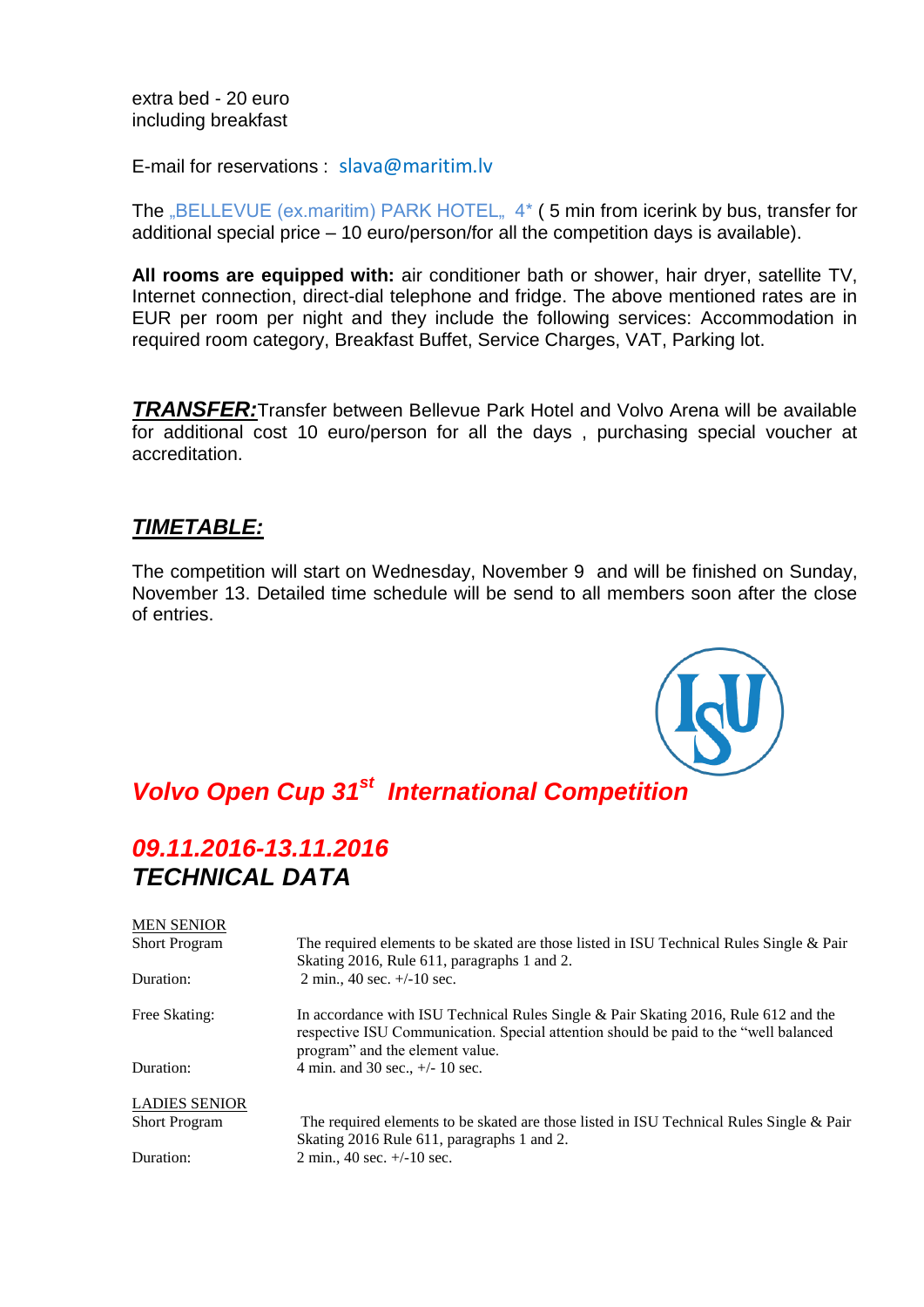| Free Skating:           | In accordance with ISU Technical Rules Single & Pair Skating 2016, Rule 612 and the<br>respective ISU Communication. Special attention should be paid to the "well balanced<br>program" and the element value.          |  |
|-------------------------|-------------------------------------------------------------------------------------------------------------------------------------------------------------------------------------------------------------------------|--|
| Duration:               | 4 min., $+/- 10$ sec.                                                                                                                                                                                                   |  |
| PAIR SKATING SENIOR     |                                                                                                                                                                                                                         |  |
| <b>Short Program</b>    | The required elements to be skated are those listed in ISU Technical Rules Single & Pair<br>Skating 2016, Rule 620, paragraphs 1 and 2 for 2016/17.                                                                     |  |
| Duration:               | $2 \text{ min.}$ , 40 sec. $+/-10 \text{ sec.}$                                                                                                                                                                         |  |
| Free Skating:           | In accordance with ISU Technical Rules Figure Skating & Pairs Skating 2016, Rule 621<br>and the respective ISU Communication. Special attention should be paid to the "well<br>balanced program" and the element value. |  |
| Duration:               | 4 min. and 30 sec., $+/- 10$ sec.                                                                                                                                                                                       |  |
| <b>ICE DANCE SENIOR</b> |                                                                                                                                                                                                                         |  |
| <b>Short Dance</b>      | In accordance with ISU Technical Rules Ice Dance 2016, Rule 709. Rhythms, required<br>elements and guidelines are those listed in ISU Communications 1998, 2003 and<br>subsequent updates.                              |  |
| Duration:               | $2 \text{ min.}, 40 \text{ sec.}, +/- 10 \text{ sec}$                                                                                                                                                                   |  |
| <b>Free Dance</b>       | In accordance with ISU Technical Rules Ice Dance 2016, Rule 710. The required<br>elements to be skated are those listed in ISU Communication 1998, 2003, 2019 and<br>subsequent updates                                 |  |
| Duration:               | 4 min., $+/- 10$ sec.                                                                                                                                                                                                   |  |

#### **ALL THE OTHER CATEGORIES IN ACCORDANCE WITH LATEST ISU RULES 2016**

#### **TECHNICAL DATA FOR YOUNGSTERS AND NON ISU CATEGORIES**

#### **Technical data for Volvo Cup season 2016/2017**

All the ISU categories ( Basic Novice A&B, Advanced Novice, Junior, Senior, Ice-Dance) will be judged in accordance with the latest ISU RULES 2016 and communications

NON ISU Ice Dance ( Basic Novice Ice Dance couples who is not reached official age for ISU requirements)

#### **2016/2017**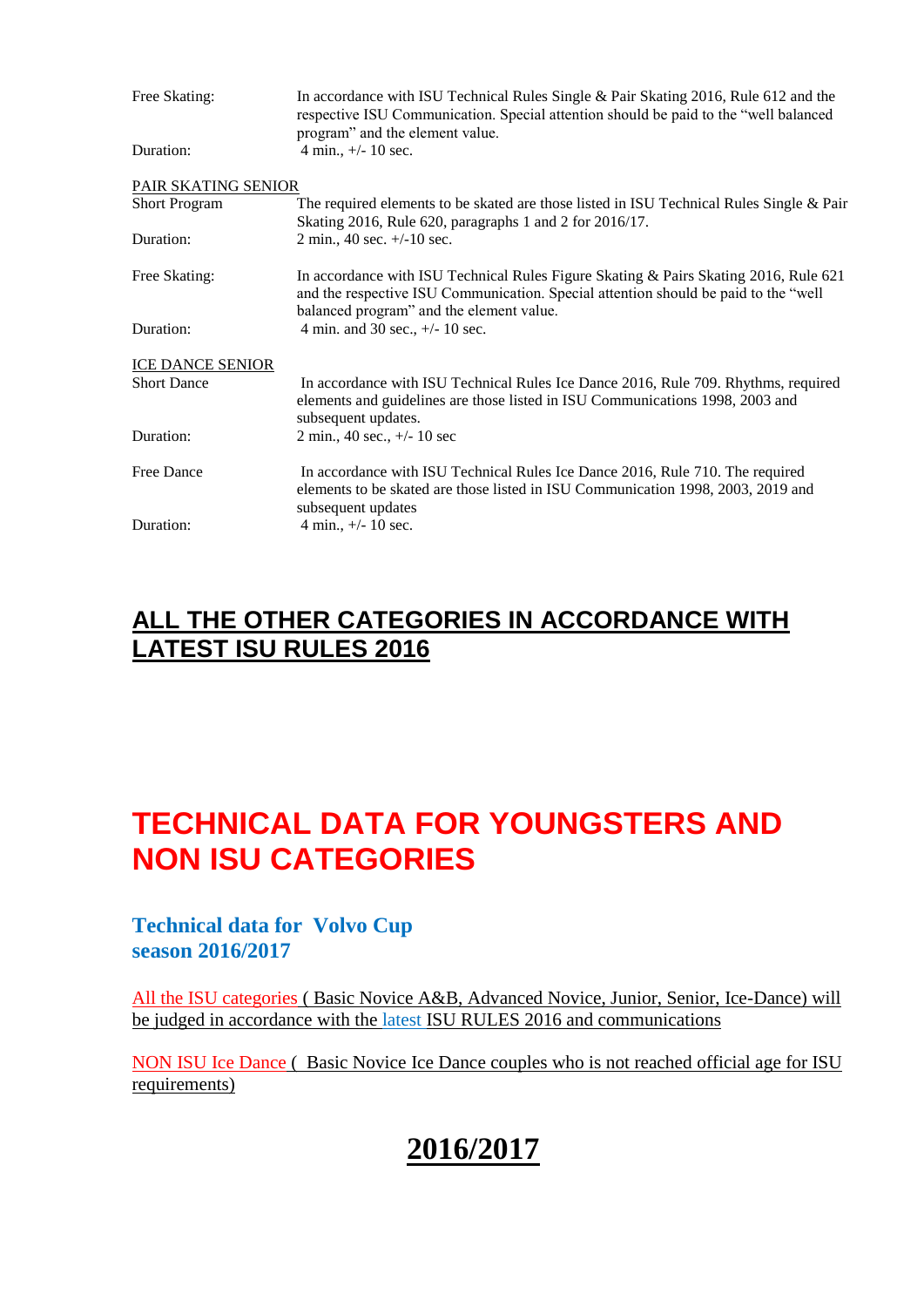#### **A class**

Pre-Chicks A Free Skating only Girls and Boys (2010 and younger) 2 min., +/- 10 sec.

- a) maximum of four (4) jump elements (one of which must be an Axel type jump);
- b) maximum of two (2) jump combinations or sequences
	- ( jump combination can contain only two (2) jumps )
- c) maximum of two (2) spins of a different nature (minimum of 3 revolutions each);
- d) one (1) step sequence.

CHICKS A Free Skating only Girls and Boys (2008/2009 and younger) 2 min., +/- 10 sec.

- a) maximum of four (4) jump elements (one of which must be an Axel type jump);
- b) maximum of two (2) jump combinations or sequences
- ( jump combination can contain only two (2) jumps )
- c) maximum of two (2) spins of a different nature (minimum of 3 revolutions each);
- d) one (1) step sequence.

CUBS A Free Skating only Girls and Boys (2006/2007) 2 min. 30 sec., +/- 10 sec.

- a) maximum of four (4) jump elements (one of which must be an Axel type jump);
- b) maximum of two (2) jump combinations or sequences (Only one jump combination may consist of three (3) jumps);
- c) maximum of two (2) spins of a different nature, one of which must be a spin combination with one (1) change of foot and at least one (1) change of position (minimum of three (3) revolutions on each foot), one spin is optional (minimum of three (3) revolutions);
- d) one step sequence.

#### IMPORTANT !

1.In all categories listed above the Program Components are only judged in

- Skating Skills
- *•* Performance/execution

The Factor of the Program Components is *•* **2.5**

2. In all elements which are subject to Levels, only features up to **Level 2** will be counted. Any additional features will not count for Level requirements and will be ignored by the Technical Panel.

3. Evaluation is in accordance with ISU Communication No. 1724 (or any update of this Communication).

4. No jump with the same name may be repeated more than twice including Axel type jumps.

5. A jump sequence can contain any number of jumps, but only two (2) most difficult jumps will be counted.

6. Time violation - 0.5 point deduction for every 5 seconds in excess.

- 7. Falls 0.5 point deduction for every fall
- 8. Interruption 0,5
- 9. Warm up group up to 10 skaters

10.Warm up 5 min.

#### **B class**

Pre-Chicks B Free Skating only Girls and Boys (2010 and younger) 2 min., +/- 10 sec.

a) maximum of four (4) jump elements minimum of two ( 2 ) jump elements

b) maximum of one (1) jump combinations or sequences ( jump combination can contain only two (2) jumps. A jump combination containing three (3) jumps is not allowed);

c) maximum of two (2) spins of a different nature (minimum of 3 revolutions each);

d) one (1) step sequence.

• Axel, Lutz, Flip and double (2) jumps are not allowed in pre-chicks category!!!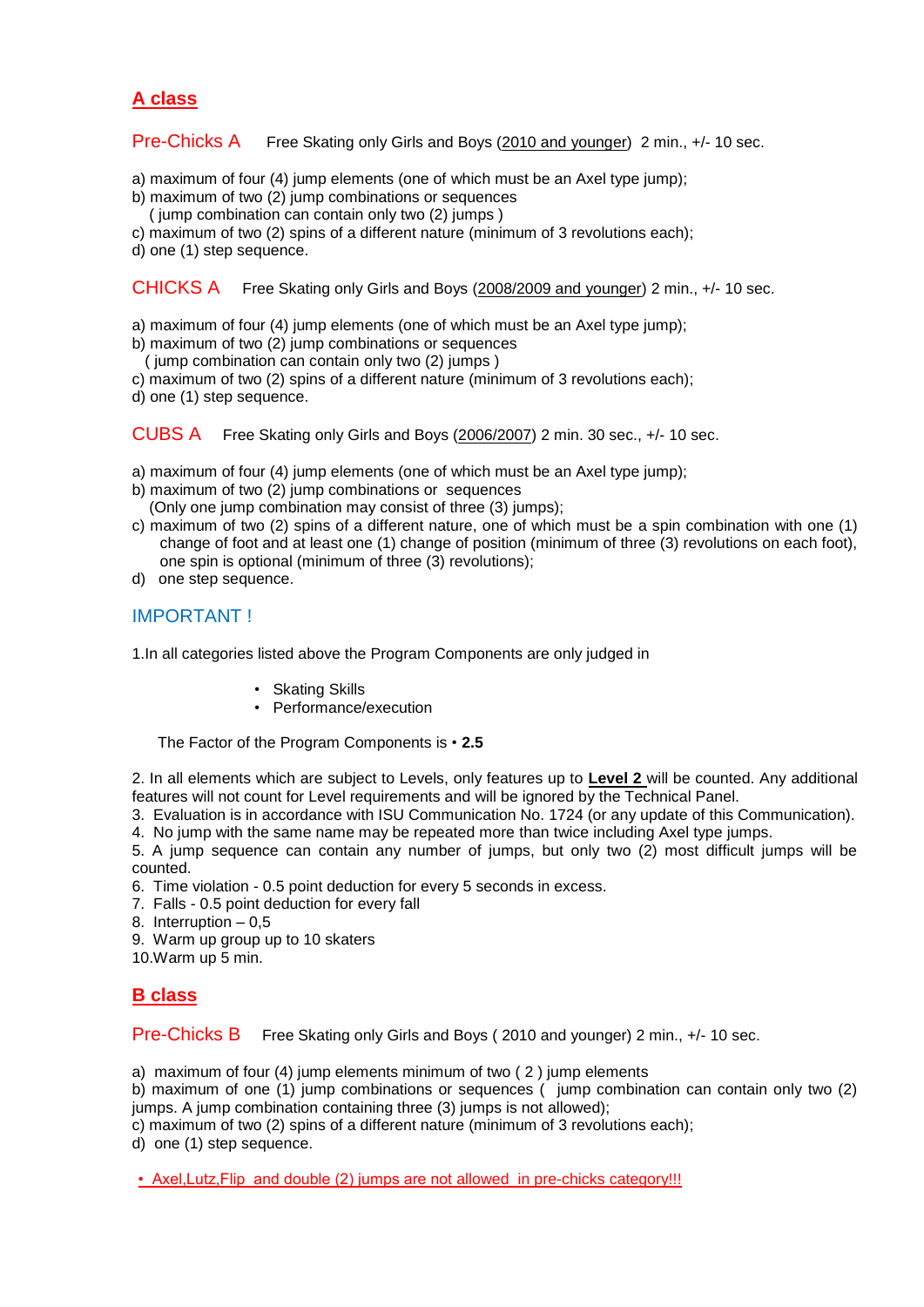#### CHICKS B Free Skating only Girls and Boys (2008/2009 and younger) 2 min., +/- 10 sec.

a) maximum of four (4) jump elements

b) maximum of two (2) jump combinations or sequences ( NB! A jump combination can contain only two (2) jumps. A jump combination containing three (3) jumps is not permitted);

c) maximum of two (2) spins of a different nature (minimum of 3 revolutions each);

- d) one (1) step sequence.
- Axel and double (2) jumps are not allowed

CUBS B Free Skating only Girls and Boys (2006/2007) 2 min. 30 sec., +/- 10 sec.

a) maximum of four (4) jump elements;

- b) maximum of two (2) jump combinations or sequences
	- (Only one jump combination may consist of three (3) jumps);
- c) maximum of two (2) spins of a different nature (minimum of three (3) revolutions);
- d) one step sequence.

• Axel and one (1) double jump are allowed not more than two (2) times.

SPRINGS B Free Skating only Girls and Boys (2004/2005) 2 min. 30 sec., +/- 10 sec.

- a) maximum of four (4) jump elements (one of which must be an Axel type jump);
- b) maximum of two (2) jump combinations or sequences
- (Only one jump combination may consist of three (3) jumps);
- c) maximum of three (3) spins of a different nature (minimum of three (3) revolutions);
- d) one step sequence.

• Maximum 2 (two) different double jumps are allowed and they cannot be repeated more than twice.

#### IMPORTANT !

- 1. In all categories listed above the Program Components are only judged in
	- Skating Skills
	- *•* Performance/execution

The Factor of the Program Components is **2.5**

2. In all elements which are subject to Levels, only features up to **Level Base** will be counted. Any additional features will not count for Level requirements and will be ignored by the Technical Panel.

3. Evaluation is in accordance with ISU Communication No. 1724 (or any update of this Communication).

4. No jump with the same name may be repeated more than twice including Axel type jumps.

5. A jump sequence can contain any number of jumps, but only two (2) most difficult jumps will be counted.

6. Time violation - 1.0 point deduction for every 5 seconds in excess

7. Falls - Pre-Chicks *•* 0.25 point deduction for every fall

Chicks, Cubs Springs *•* 0.5 point deduction for every fall

- 8. Interruption 0,5
- 9. Warm up group up to 10 skaters
- 10.Warm up 5 min.

NOVICE B Free Skating only 3 min. +/- 10 sec.

Age limits: *•* has reached at least the age of ten (10)

- has not reached the age of fifteen (15) before July 1<sup>st</sup> preceding the event
- a)Maximum of 5 jump elements (girls and boys) one of which must be an Axel type jump.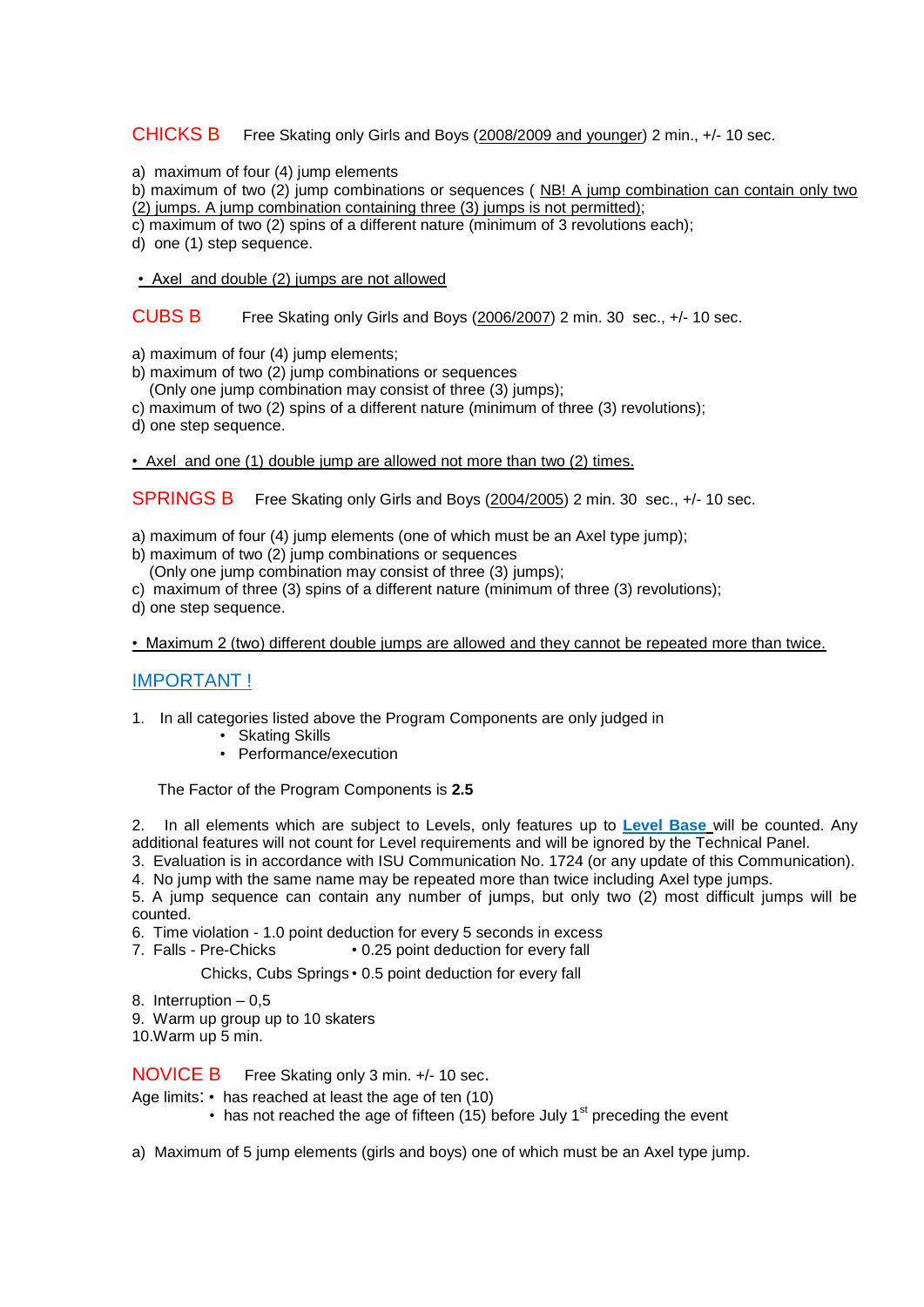There may be up to two (2) jump combinations or sequences. A jump combination can contain only two (2) jumps. A jump sequence can contain any number of jumps, but only two most difficult jumps will be counted.

b) There must be a maximum of three (3) spins of a different nature, one of which must be a spin combination (minimum of ten (10) revolutions in total), one a flying spin or a spin with a flying entrance (minimum of five (5) revolutions in total) and one spin is optional (minimum of five (5) revolutions).

c) One step sequence

#### IMPORTANT !

1. The Program Components are only judged in

- Skating Skills
- Performance/Execution
- Interpretation

The Factor of the Program Components is

- *•* for boys **2.5**
- *•* for girls **2.0**

2. Any jump with the same name cannot be included more than two (2) times in total.

3. Time violation - 1.0 point deduction for every 5 seconds in excess

4. Falls - 0.5 point deduction for every fall

5. Warm up group up to 8 skaters

6. Warm up 5 min.

- 7. Deductions for Interruption: more than 10 seconds up to 20 seconds: 0.5
	- more than 20 seconds up to 30 seconds: 1.0

- more than 30 seconds up to 40 seconds: - 1.5

- more than 40 seconds - 2.0

8. In all elements which are subject to Levels, only features up to **Level 2** will be counted. Any additional features will not count for Level requirements and will be ignored by the Technical Panel.

JUNIOR BFree Skating only 3 min., +/- 10 sec.

a) maximum of five (5) jump elements one of which must be an Axel type jump;

- b) maximum of two (2) jump combinations or sequences;
- c) three (3) spins of a different nature, one of which must be a spin combination (minimum of ten (10) revolutions in total), one a flying spin (minimum of six (6) revolutions) and one spin is optional (minimum of six (6) revolutions);
- d) one(1) step sequence.

The Program Components are only judged in

- Skating Skills
- Transitions
- Performance/Execution
- Interpretation

The factor for the Program Components is

- *•* for men 2.5
- *•* for ladies 2.0

Levels explanations:

In all elements which are subject to Levels, only features up to **Level 2** will be counted. Any additional features will not count for Level requirements and will be ignored by the Technical Panel.

SENIOR BFree Skating only 3.30 min., +/- 10 sec.

a) maximum of six (6) jump elements one of which must be an Axel type jump;

- b) maximum of three (3) jump combinations or sequences;
- c) three (3) spins of a different nature, one of which must be a spin combination (minimum of ten (10) revolutions in total), one a flying spin (minimum of six (6) revolutions) and one spin is optional (minimum of six (6) revolutions);
- d) one(1) step sequence.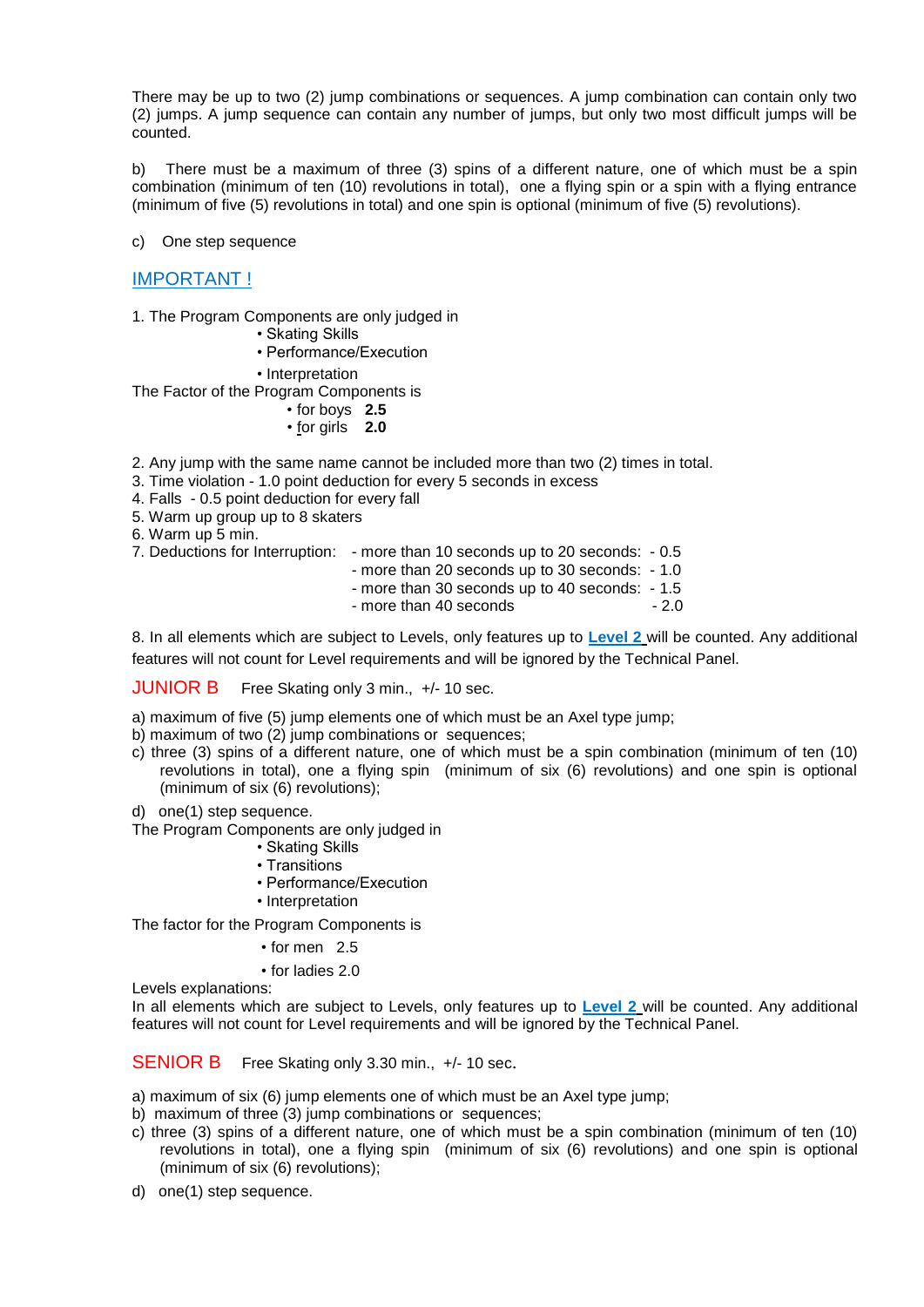The Program Components are only judged in

- Skating Skills
- Transitions
- Performance/Execution
- Interpretation

The factor for the Program Components is

- for men 2.5
- *•* for ladies 2.0

Levels explanations:

In all elements which are subject to Levels, only features up to **Level 3** will be counted. Any additional features will not count for Level requirements and will be ignored by the Technical Panel.

#### **Beginners**

ISU Judging system

```
BEGINNERS born 2005-2008 and younger Free Program: 2:00 min (± 10 sek)
                (axel and double jumps are forbidden)
```
Free program 2:00 minutes ± 10 sec.

a) Maximum four (4) jump elements

b) maximum of two (2) jump combinations or sequences ( NB! A jump combination can contain only two (2) jumps. A jump combination containing three (3) jumps is not permitted)

c) maximum of two (2) spins of a different nature (minimum of 3 revolutions each).

d) Step sequence (2/3 cover of the ice), (straight line, circular or serpentine).

Axel and double jumps are not allowed

BEGINNERS born 1996 -2000 and 2000-2004 Free Program: 2:30 min (± 10 sek) (Maximum 1A and 1 double jump are allowed)

a) Maximum five (5) jump elements

b) maximum of two (2) jump combinations or sequences ( NB! A jump combination can contain only two

(2) jumps. A jump combination containing three (3) jumps is not permitted)

c) maximum of two (2) spins of a different nature (minimum of 3 revolutions each).

d) Step sequence (2/3 cover of the ice), (straight line, circular or serpentine).

Maximum one (1) Axel and one (1) double jump are allowed

BEGINNERSborn 1986 -1996 Free Program: 2:30 min (± 10 sek) (Maximum 1A and 1 double jump are allowed)

a) Maximum five (5) jump elements

b) maximum of two (2) jump combinations or sequences ( NB! A jump combination can contain only two (2) jumps. A jump combination containing three (3) jumps is not permitted)

c) maximum of two (2) spins of a different nature (minimum of 3 revolutions each).

d) Step sequence (2/3 cover of the ice), (straight line, circular or serpentine).

Maximum one (1) Axel and one (1) double jump are allowed

#### IMPORTANT !

1. In all categories listed above the Program Components are only judged in

- Skating Skills
- *•* Performance/execution

The Factor of the Program Components is **2.5**

2. In all elements which are subject to Levels, only features up to **Level Base** will be counted. Any additional features will not count for Level requirements and will be ignored by the Technical Panel. 3. Evaluation is in accordance with ISU Communication No. 1724 (or any update of this Communication).